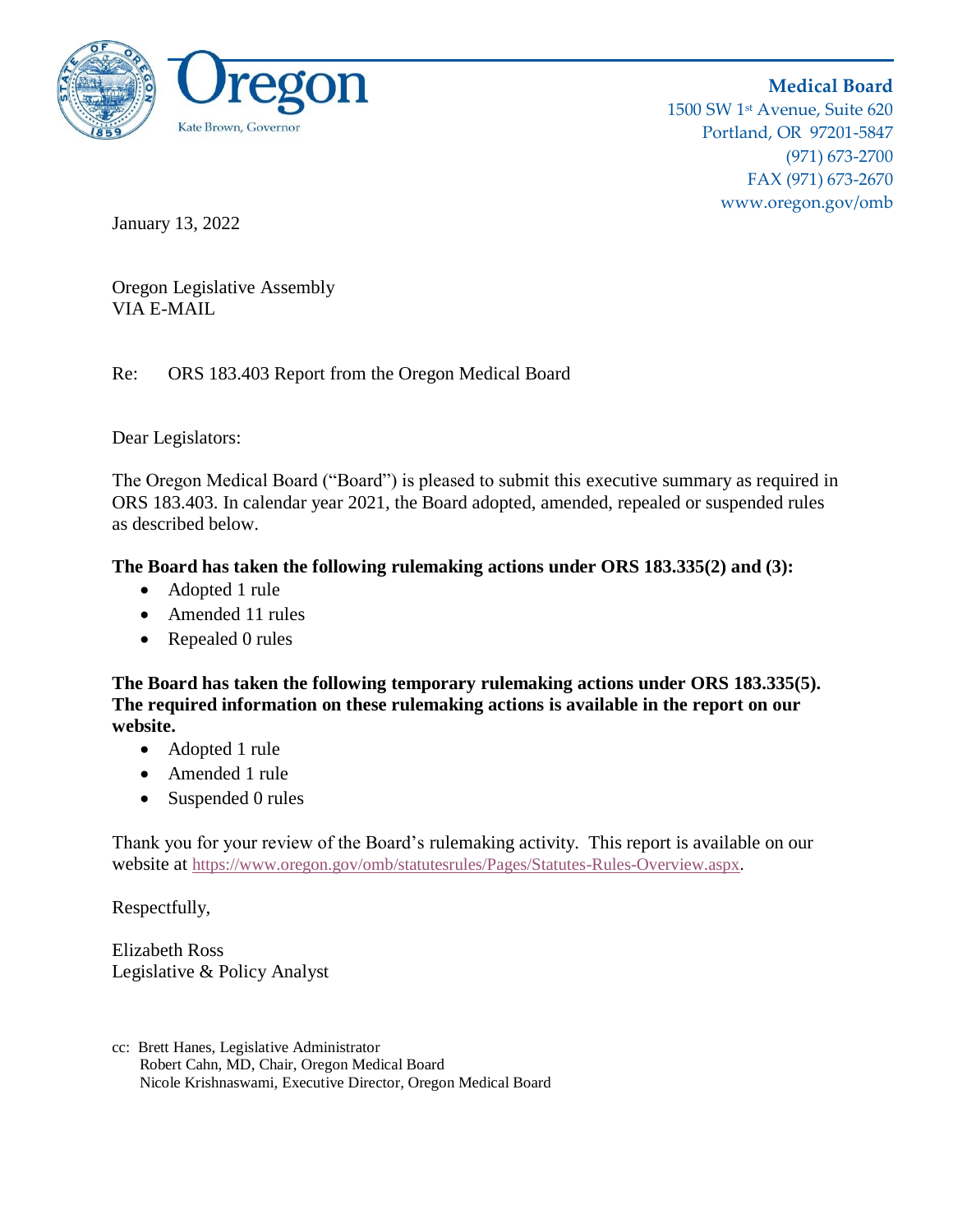# Oregon Medical Board

## Administrative Rules Annual Report

## HB 4106 (2016 Session)

Report contains rules filed during calendar year January 01, 2021 through December 31, 2021

### Rules Adopted, Amended, or Repealed [ORS 183.335(2) and (3)]

| Adopted  |  |
|----------|--|
| Amended  |  |
| Repealed |  |

### Temporary Rules Adopted, Amended, or Suspended [ORS 183.335(5)]

| Adopted   |  |
|-----------|--|
| Amended   |  |
| Suspended |  |

OMB 4-2021 Filed: 06/15/2021 3:56 PM

847-035-0030 Amend

Statement of Need

On April 1, 2020, the Oregon Medical Board adopted a temporary rule and subsequently permanently adopted a rule to provide flexibility in the scope of practice for emergency medical services (EMS) providers during a declared emergency, see OAR 847-035-0032. The State of Oregon EMS Medical Director has used this authority several times during the COVID-19 declared emergency to make emergency EMS scope of practice changes. The temporary rule aligns with the EMS Medical Director protocol dated May 26, 2021, allowing Emergency Medical Technicians (EMT) and higher to prepare and administer COVID-19 immunizations under the direction of their supervising physician and within the agency's supervising physician's standing order.

Once the declared emergency ends in Oregon, emergency scope of practice changes will no longer be valid. However, the need for specified EMS providers to prepare and administer COVID-19 immunizations will continue. Based upon the needs of the community and health care systems, the temporary rule is needed to allow EMTs and higher to prepare and administer COVID-19 immunizations as specified. The temporary rule upholds the Oregon Medical Board's mission to protect the health, safety, and wellbeing of Oregon citizens by allowing specified EMS providers to prepare and administer COVID-19 immunizations to aid efforts to stop the COVID-19 pandemic.

### **Justification**

EMS providers are uniquely situated to provide medical assistance in the community. Failure to immediately adopt the rule would return EMS providers, once the emergency ends, to the limits on their scope of practice prior to April 1, 2020, not allowing them to prepare and administer COVID-19 immunizations. The public would suffer these consequences. The temporary rule mitigates those consequences by allowing specified EMS providers to continue preparing and administering COVID-19 immunizations as currently allowed under the EMS Medical Director protocol. The Oregon Medical Board finds that failure to act promptly will result in serious prejudice to the public interest by not allowing specified EMS providers to assist with the efforts to help stop the COVID-19 pandemic.

| OMB 11-2021  | Filed: 10/13/2021 4:19 PM |
|--------------|---------------------------|
| 847-010-0069 | Adopt                     |